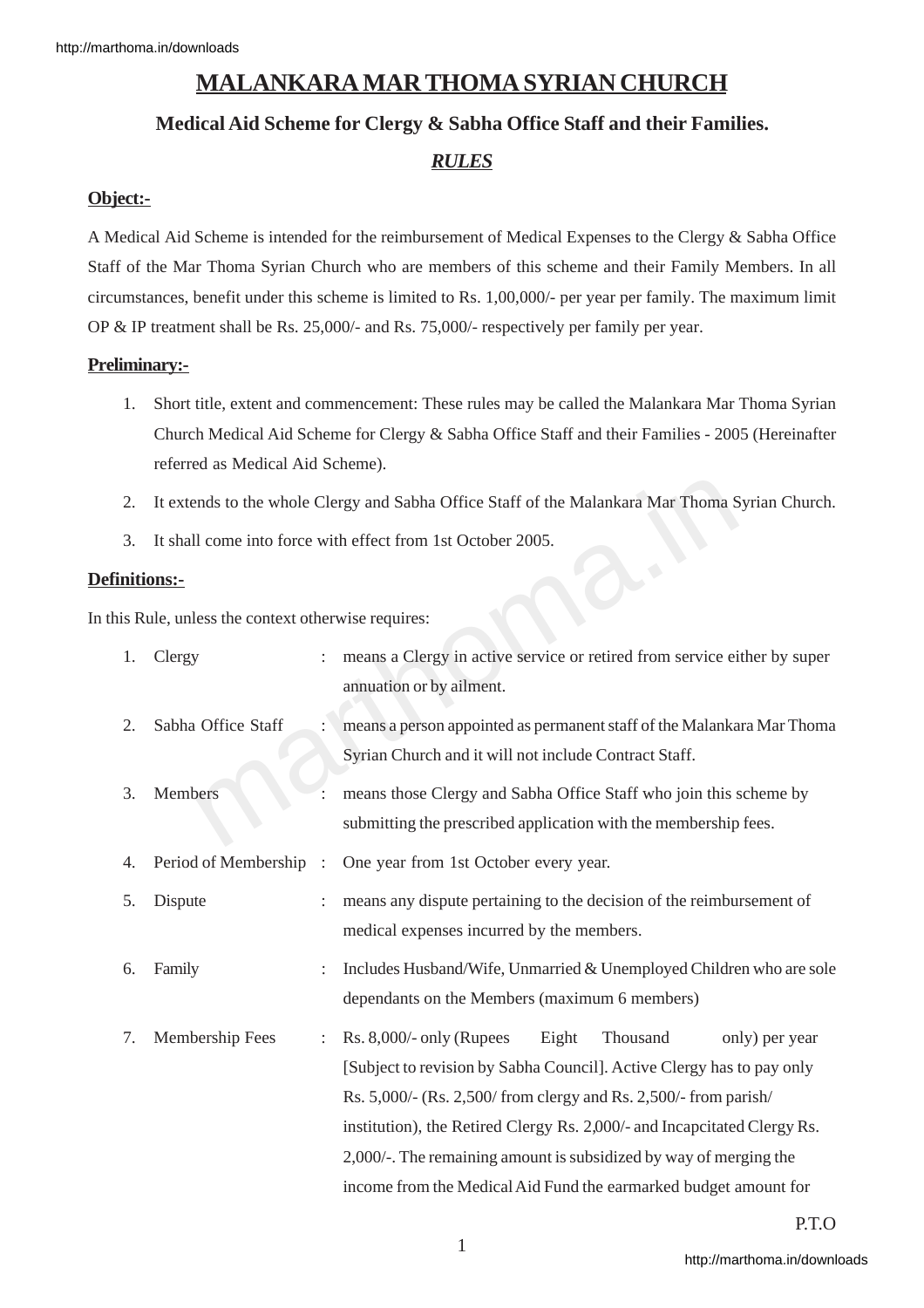Major Ailment. Staff has to pay Rs. 2,500/- per year and transfer Rs. 5,500/- each from Staff Medical Aid Fund.

- 8. Treatment : Includes inpatient as well as outpatient treatment
- 9. Hospital/Nursing Home : Any institution in India established for inpatient care and treatment of sickness and injuries and which has been a Government Hospital or under the supervision of a registered medical practitioner. It Shall not include an establishment which is a place of rest, place for aged or a massage centre not attached to an ayurvedic hospital.
- 10. Register : Register kept in the Sabha Office under this Scheme.
- 11. Membership : (i) The application for membership must be submitted as a proposal form to the Sabha Secretary in Form No. 1.
	- (ii) The required subscription should be accompainedwith the proposal form by cash or cheque.
	- (iii) The member should renew the membership every year. There will be grace period of 30 days with sufficient reasons.

#### **Procedure: Rules for Reimbursement:-**

form to the Sabha Secretary in Form No. 1.<br>
(ii) The required subscription should be accompained with t<br>
form by cash or cheque.<br>
(iii) The member should renew the membership every year<br>
will be grace period of 30 days wit 1. Application of Clergy for reimbursement in the prescribed form duly recommended by the Diocesan Episcopa or in his absence Vicar General of the Diocese or Senior Vicar General shall be submitted to the Sabha Secretary within 60 days after completion of each treatment.

Applicants have to furnish all information asked for, especially regarding the nature of illness.

- 2. Sabha Office Employees have to submit their applications to the Sabha Secretary through the Heads of the Offices along with their recommendations within 60 days after completion of each treatment.
- 3. Seperate application form is to be submitted for each occasion of treatment and for each patient.
- 4. Those family members whose names were not entered in the application for Membership are not eligible for any benefit under this scheme.
- 5. Claims not preferred within six months shall be barred by limitation, provided for adequate and special reasons the Metropolitan of the Sabha can condone the delay up to a period of 3 months for which separate application has to be submitted to the Metropolitan along with the recommendation of the Diocesan Bishop/Heads of the Office.
- 6. All the required bills received till the date of application shall be presented for reimbursement. Bills once left without claiming along with an application will not be entertained along with a subsequent claim.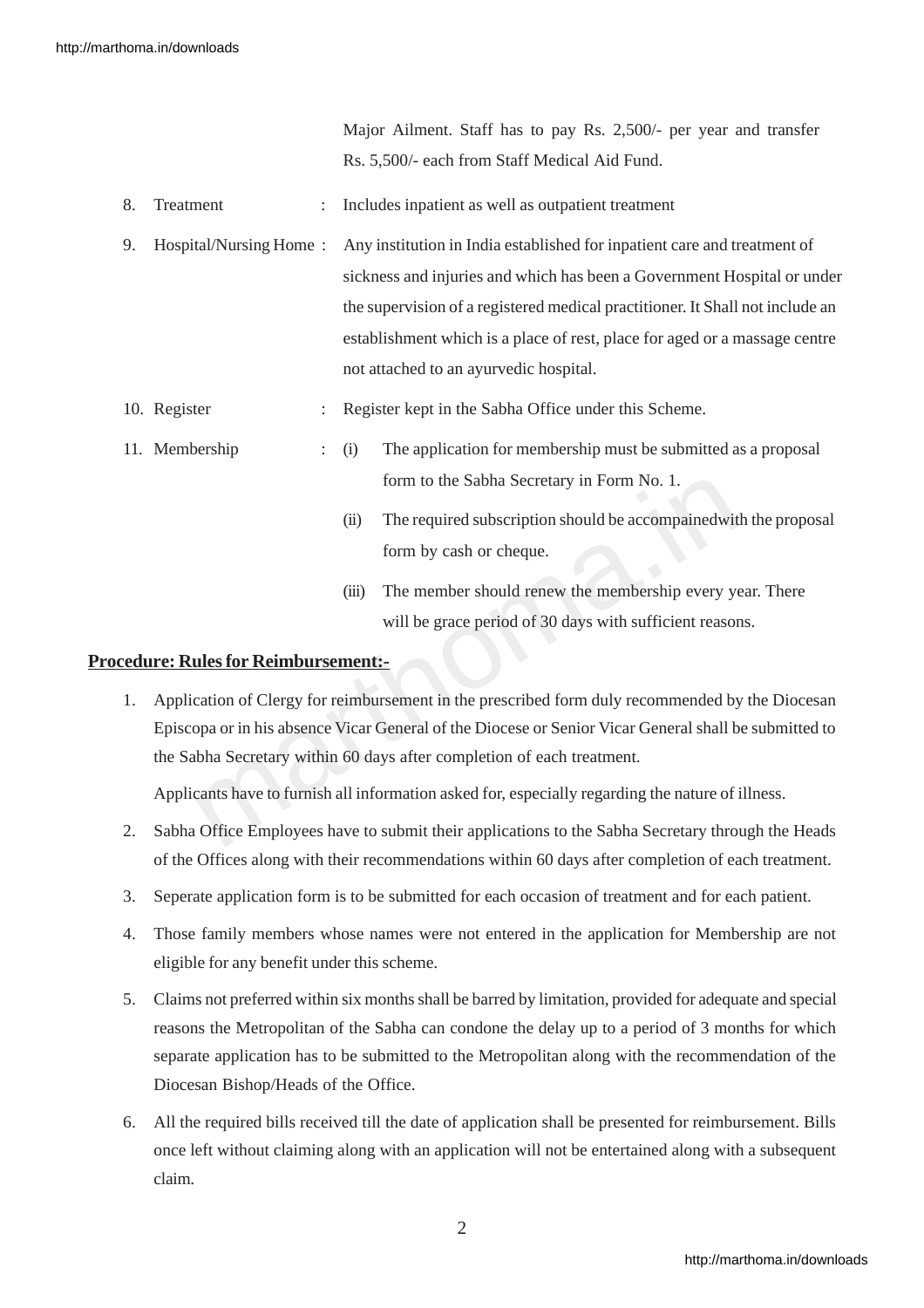- 7. Cash bills must bear the name of the patient, date in full and amount in words and figures, signature and seal of the issuing authority.
- 8. Medical bills in orginal will only be considered for reimbursement.
- 9. For Inpatient Bills, Treatment Certificate and Disscharge Card from the Hospital shall be submitted. For Out Patient Bills prescription of a Registered Medical Practitioner must be submitted.
- 10. Room rent and theatre charge in the Hospital is restricted to a maximum limit of Rs. 125/- per day and theatre charge on a tune of Rs. 1, 000/- par day.
- 11. Claims for simultaneous treatment for the same disease under diffrent systems such Allopothy, Ayurveda, Homeo and Naturopothy etc. shall not be entertained, but this rule will not apply to any treatment in pursurance of the orginal treatment (Eg. Physiotherapy).
- 12. All claims under this scheme shall be payable in Indian Currency for treatments in India.
- 13. Exisiting illness are covered up to 50% of the total coverage. All members with existing illness/condition who are leading normal life will be eligible for all benefits during the coverage period for future treatment.
- 14. Achen/Staff be given 90% of qualifying medical bills as reimbursement after deducting the amount they received from elsewhere (Refer Clause No: 17).
- 15. Family of Achen/Staff be given 75% of qualifying medical bills as reimbursement after deducting the amount they received from elsewhere (Refer Clause No: 17).
- 16. Achen/Staff and their families be given 50% of the Naturopathy/Ayurvedic treatment bills as reimbursement after deducting the amount they received (Refer Clause No: 17).
- The vill be eligible for all benefits during the coverage pericular<br>
1./Staff be given 90% of qualifying medical bills as reimbursement after deducting<br>
1./Staff be given 90% of qualifying medical bills as reimbursement af 17. Medical aid received by the applicant from other sources such as Parish, Institutions, Diocesan Funds and concessions allowed by the Hospital will be deducted from the total claim. But this rule will not apply to any donations received from any individual and benifits from Inssurance Companies in the event applicant has insured his life or for his treatment and from Government. But details of aid received from other sources shall be clearly mentioned in the application.
- 18. Application for reimbursement shall be submitted by the applicant to the Sabha Secretary. In case the applicant is incapacitated, his/her dependant can submit the application to the Sabha Secretary in the prescribed form. Claim will be entertained only when there is valid membership.
- 19. Decision on each application will be taken by the Sabha Secretary and in his absence the authorized person approved by the Metropolitan.
- 20. Leagal action will be instituted against those members who furnish false statements and in such claim, they have to indemnify the Mar Thoma Syrian Church for all losses and expenses, incurred in consequence of any payment made in consequence of such claim.
- 21. Medical expenses incurred in connection with maternity will not be covered under the scheme. But infertility treatment can be reimbursed up to a maximum of Rs. 10,000/-.